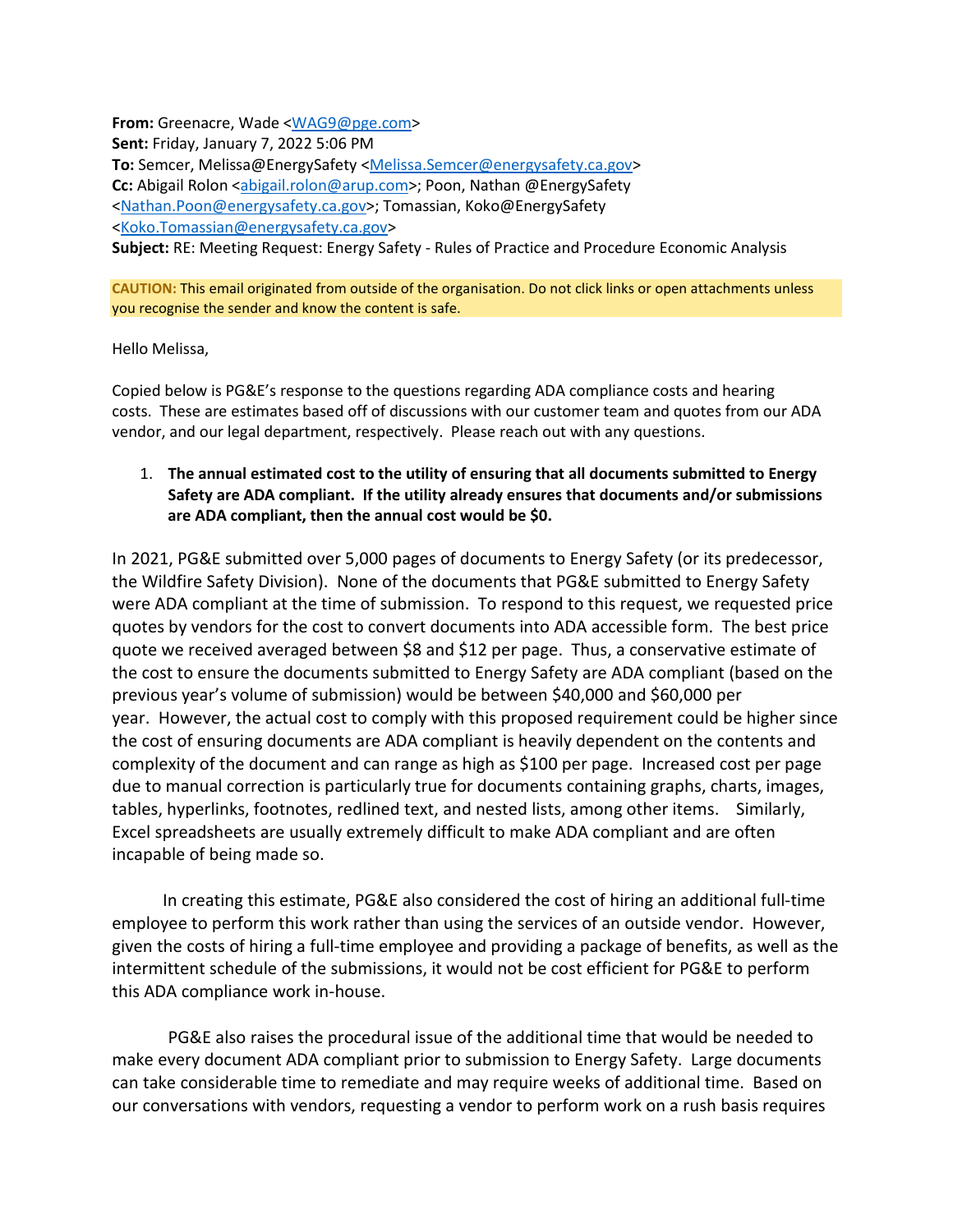three to five business days for large documents and increases the cost of the job by 50% of the normal quoted price.

2. **The estimated cost to the utility for undertaking ONE hearing pursuant to Government Code 15475.4. Utilities are requested to provide an estimate for both a written hearing process and an in-person hearing process. Utilities can base this estimate on participation in a complaint case or other similar level proceeding at the CPUC. (Note, Energy Safety will extrapolate out the total annual cost for each utility based on previous and current notices of violation/defect.)**

# Written Hearing – One Day

The cost of undertaking a written hearing varies greatly based on the number and complexity of the issues to be adjudicated at the hearing. The complexity of the hearing will determine the number of witnesses needed, the necessary amount of exhibit preparation, the extent of the testimony provided, and the complexity of the legal briefs submitted.

A one day written hearing requires the approximate following preparation:

- 10 hours of work from representatives from PG&E's Law Department;
- 5 hours of work from representatives from PG&E's Regulatory Relations Department;
- 2 hours of work administrative support personnel; and
- 5 hours of work from an in-house expert witness.

Thus, we estimate the total cost for a one day written hearing to be approximately \$3,000. This is a conservative estimate, and this number could scale significantly depending on the complexity of the issues involved and the number of experts witnesses needed.

# In-Person Hearing – One Day

As with a written hearing, the cost of undertaking an in-person hearing depends upon the number and complexity of issues to be adjudicated at the hearing. In addition to all the preparatory work required of a written hearing, each day of in-person hearing will also require attendance of the following individuals:

- One representative from PG&E's Law Department;
- One representative from PG&E's Regulatory Relations Department;
- One administrative support personnel; and
- One expert witness.

An in-person hearing would also require additional preparatory work not required of a written hearing, such as witness preparation. We estimate that two hours of witness preparation for a one day hearing with one representative each from the Law and Regulatory Relations Departments. Additionally, an in-person hearing could involve travel costs depending on where the involved parties are located.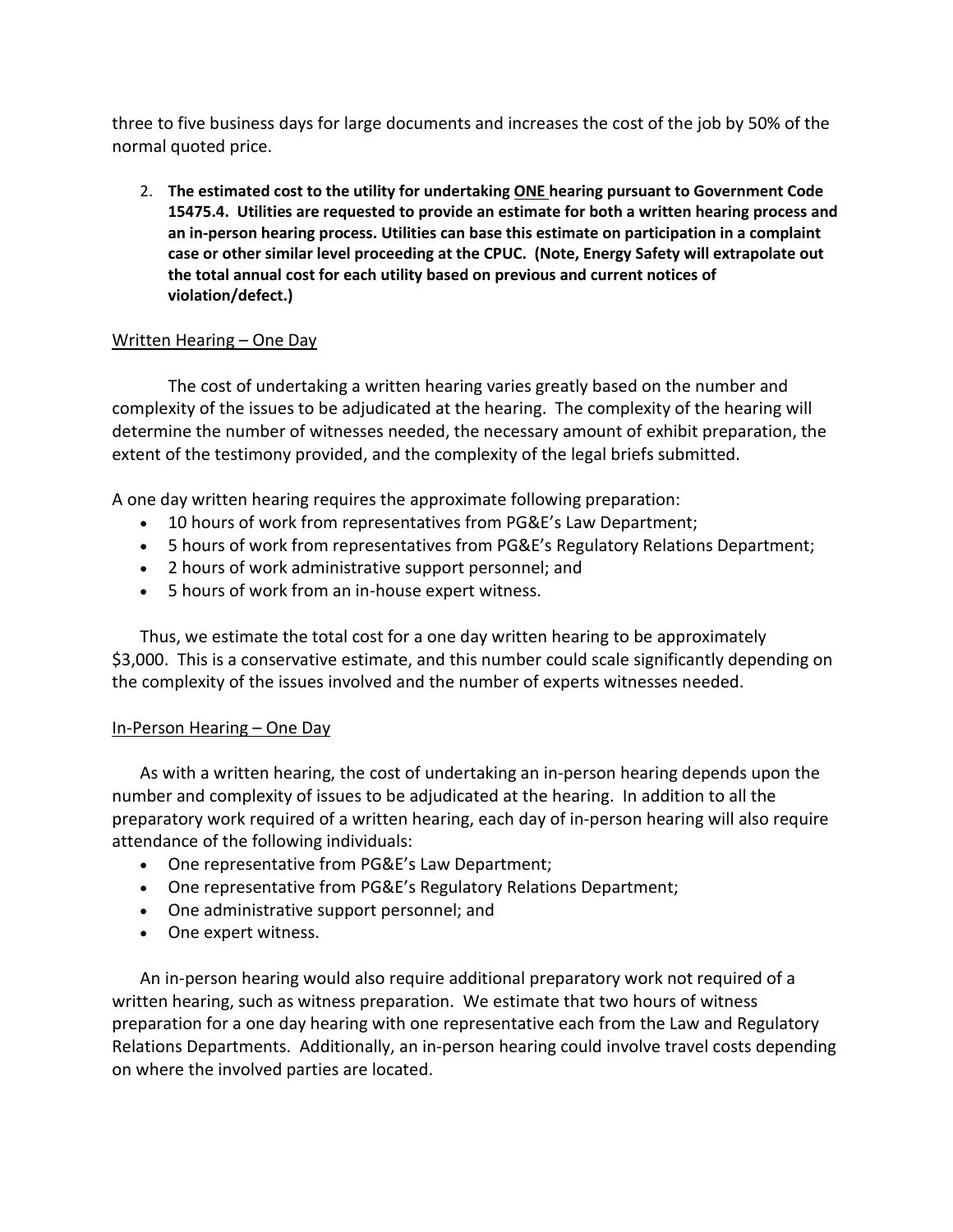Therefore, we estimate the total cost for a one day in-person hearing to be approximately \$8,000. This is a conservative estimate, and this number could scale significantly depending on the complexity of the issues involved and the number of experts witnesses needed.

**From:** Semcer, Melissa@EnergySafety [<Melissa.Semcer@energysafety.ca.gov>](mailto:Melissa.Semcer@energysafety.ca.gov) **Sent:** Wednesday, December 15, 2021 10:35 AM **To:** Greenacre, Wade [<WAG9@pge.com>](mailto:WAG9@pge.com) **Cc:** Abigail.Rolon [<Abigail.Rolon@arup.com>](mailto:Abigail.Rolon@arup.com); Poon, Nathan @EnergySafety [<Nathan.Poon@energysafety.ca.gov>](mailto:Nathan.Poon@energysafety.ca.gov); Tomassian, Koko@EnergySafety [<Koko.Tomassian@energysafety.ca.gov>](mailto:Koko.Tomassian@energysafety.ca.gov) **Subject:** RE: Meeting Request: Energy Safety - Rules of Practice and Procedure Economic Analysis

# \*\*\*\*\***CAUTION: This email was sent from an EXTERNAL source. Think before clicking links or opening attachments.**\*\*\*\*\*

Dear Wade,

Thank you for your willingness to meet on this topic. Upon further review on our end, we think we can forego a meeting in favor of a written request for information. Please provide your response to me, copying Koko Tomassian, Nathan Poon, and Abigail Rolon (copied on this email) by close of business January 7, 2022.

#### **Background**

In order to fulfill its statutory requirements, upon transfer from the CPUC to the Office of Energy Infrastructure Safety (Energy Safety), Energy Safety has been operating under emergency regulations approved by the Office of Administrative Law (CCR Title 14, Division 17, Sections 29000-29302). Energy Safety is in the process of developing its final regulation package to supplant the emergency regulations. As part of the final regulation development process, Energy Safety must provide an economic and fiscal impact analysis (Form 399) for any new requirements not already contained in the emergency regulations (this does not include clarifications to existing emergency regulations).

# **New Proposed Requirements in the Regulations**

Energy Safety is proposing the addition of two new requirements beyond those contained in the emergency regulations as follows:

- 1. Requirement that all submissions to Energy Safety be compliant with the Americans with Disabilities Act (ADA)
- 2. A hearing process for notices of violation/defect pursuant to Government Code 15475.4

# **Request**

Energy Safety requests the following information by close of business January 7, 2022 :

- 1. The annual estimated cost to the utility of ensuring that all documents submitted to Energy Safety are ADA compliant. If the utility already ensures that documents and/or submissions are ADA compliant, then the annual cost would be \$0.
- 2. The estimated cost to the utility for undertaking ONE hearing pursuant to Government Code 15475.4. Utilities are requested to provide an estimate for both a written hearing process and an in-person hearing process. Utilities can base this estimate on participation in a complaint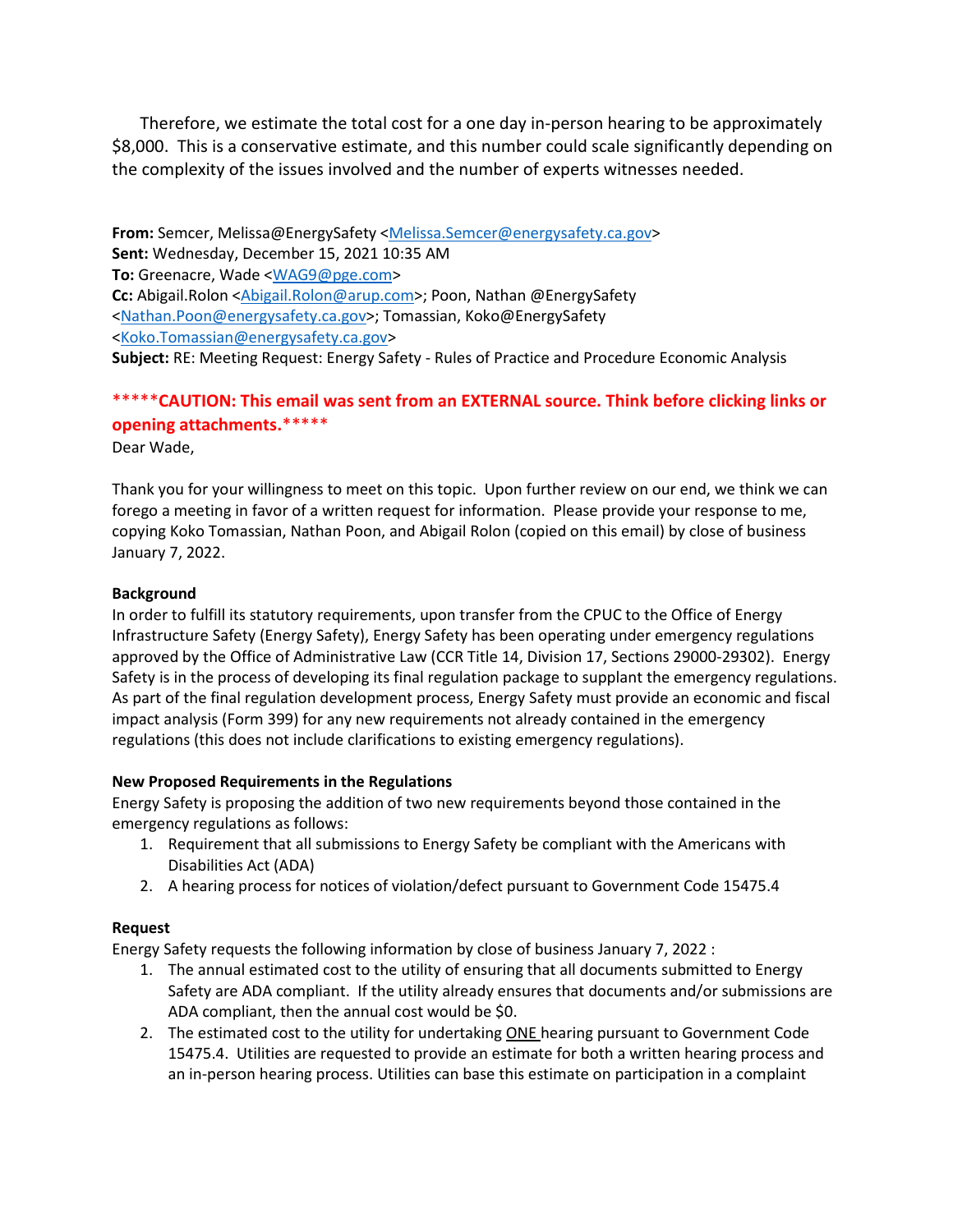case or other similar level proceeding at the CPUC. (Note, Energy Safety will extrapolate out the total annual cost for each utility based on previous and current notices of violation/defect.)

Please let me know if you have any questions.

Best regards,

Melissa Semcer

Deputy Director | Electrical Infrastructure Directorate Office of Energy Infrastructure Safety 715 P Street, 20th Floor Sacramento, CA 95814 Office: (916)-413-5097 [www.energysafety.ca.gov](http://secure-web.cisco.com/15WYuWi_PePXOm5CQFt1ElE2ZVVAT648mPJOmJfm2ujzWfgQVsUfqyQ_bqRCxzajj99IRT6G7CFRF8MvYEeM6JlZN5UzRqBO8p-RByzUH5i82XJRQRJLj3_rDcxHhHm7X_FF9V1ER_RACfZZpAy4UJ3C31fjMv0QHanCaDI9KTE3A8xzoGLNhoh-SEd-U5sojiGhWR4eoFpXnUXHZAWVFdIItCcD1mHMnPKiFl4NeHB8tO-5Nz2mrflQFZY7mGYuPTnz4JQLyy5rwdeBmqEfji-Bp7M1kfpjvl2fxw1e6KpZ5CDyzWsAmIPn7um8lKeYC/http%3A%2F%2Fwww.energysafety.ca.gov) 

**From:** Greenacre, Wade [<WAG9@pge.com>](mailto:WAG9@pge.com) **Sent:** Tuesday, December 14, 2021 4:33 PM To: Semcer, Melissa@EnergySafety [<Melissa.Semcer@energysafety.ca.gov>](mailto:Melissa.Semcer@energysafety.ca.gov) Cc: Abigail.Rolon [<Abigail.Rolon@arup.com>](mailto:Abigail.Rolon@arup.com); Kate Sanderson [<kate.sanderson@arup.com>](mailto:kate.sanderson@arup.com); Poon, Nathan @EnergySafety [<Nathan.Poon@energysafety.ca.gov>](mailto:Nathan.Poon@energysafety.ca.gov) **Subject:** RE: Meeting Request: Energy Safety - Rules of Practice and Procedure Economic Analysis

Hi Melissa,

Thank you for reaching out.

I have met with the team to discuss the request below, and we are happy to have the discussion. Our best availability would be Monday between 8:30-11am. Is there a time that works on your end during that window?

Thanks, Wade

From: Semcer, Melissa@EnergySafety [<Melissa.Semcer@energysafety.ca.gov>](mailto:Melissa.Semcer@energysafety.ca.gov) **Sent:** Friday, December 10, 2021 1:28 PM **To:** Greenacre, Wade [<WAG9@pge.com>](mailto:WAG9@pge.com); Olinek, Spencer [<WSO3@pge.com>](mailto:WSO3@pge.com) **Cc:** Abigail.Rolon [<Abigail.Rolon@arup.com>](mailto:Abigail.Rolon@arup.com); Kate Sanderson [<kate.sanderson@arup.com>](mailto:kate.sanderson@arup.com); Poon, Nathan @EnergySafety [<Nathan.Poon@energysafety.ca.gov>](mailto:Nathan.Poon@energysafety.ca.gov) **Subject:** Meeting Request: Energy Safety - Rules of Practice and Procedure Economic Analysis

# \*\*\*\*\***CAUTION: This email was sent from an EXTERNAL source. Think before clicking links or opening attachments.**\*\*\*\*\*

Dear Spencer and Wade,